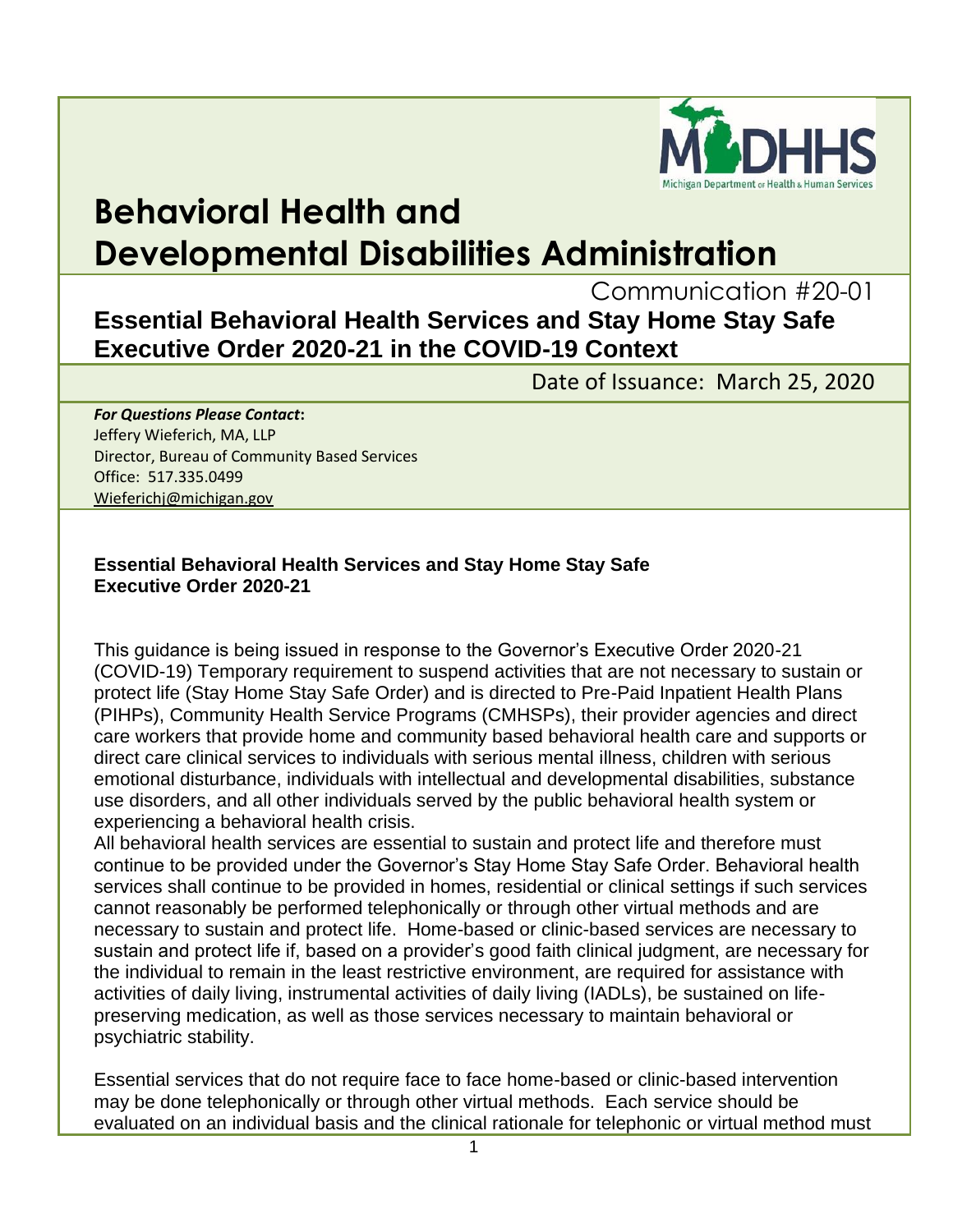be documented. The clinical rationale for the use of virtual methods vs home-based or clinicbased intervention given the Governor's Stay Home Stay Safe Order should be based upon the behavioral health needs of the individual and whether or not a home-based or clinic-based intervention is essential to maintain the individual's health and safety and at home and in the least restrictive environment. The clinical rationale for the use of telephonic or virtual services must be reviewed and updated regularly as the individual's needs and the public health crisis evolves.

- 1. For purposes of this guidance, the delivery of essential services to sustain and protect life involves:
	- a. "Direct care workers" includes but is not limited to personal care workers, community living support providers, private duty nurses, therapy aides, and other direct support professionals (social workers, psychologists, counselors, behavioral technicians, direct support professionals, peer support specialists, peer mentors, peer recovery coach, psychiatrists, nurses, physician extenders, case managers, supports coordinators, substance abuse, treatment specialists and practitioners).
	- b. "Care facilities" refers to licensed nursing homes, adult foster care, specialized residential setting or home for the aged.
	- c. "Crisis stabilization and response services" refers to PA 258 of 1974, Section 206(1)(a) - Crisis stabilization and response including a 24-hour, 7-day per week, crisis emergency service that is prepared to respond to persons experiencing acute emotional, behavioral, or social dysfunctions, and the provision of inpatient or other protective environment for treatment.

Essential services for which there must be a clear determination of when to deliver a face to face in-person encounter vs a virtual encounter include but are not limited to the following services:

- Community crisis stabilization- 24/7 response
- Pre-admission screening for inpatient psychiatric care
- Inpatient psychiatric care
- Intake and access to care services
- Crisis residential
- Intensive crisis stabilization, via mobile or on-site stabilization
- Community living supports (limited to supporting independent living needs not socialization)
- Private duty nursing
- Personalized care in specialized residential settings
- Overnight health and safety supports
- Psychiatric services assessments and medication reviews
- Medication administration
- Assertive community treatment
- Individual and group therapies, including home-based services for children,
- Applied Behavioral Analysis (ABA)